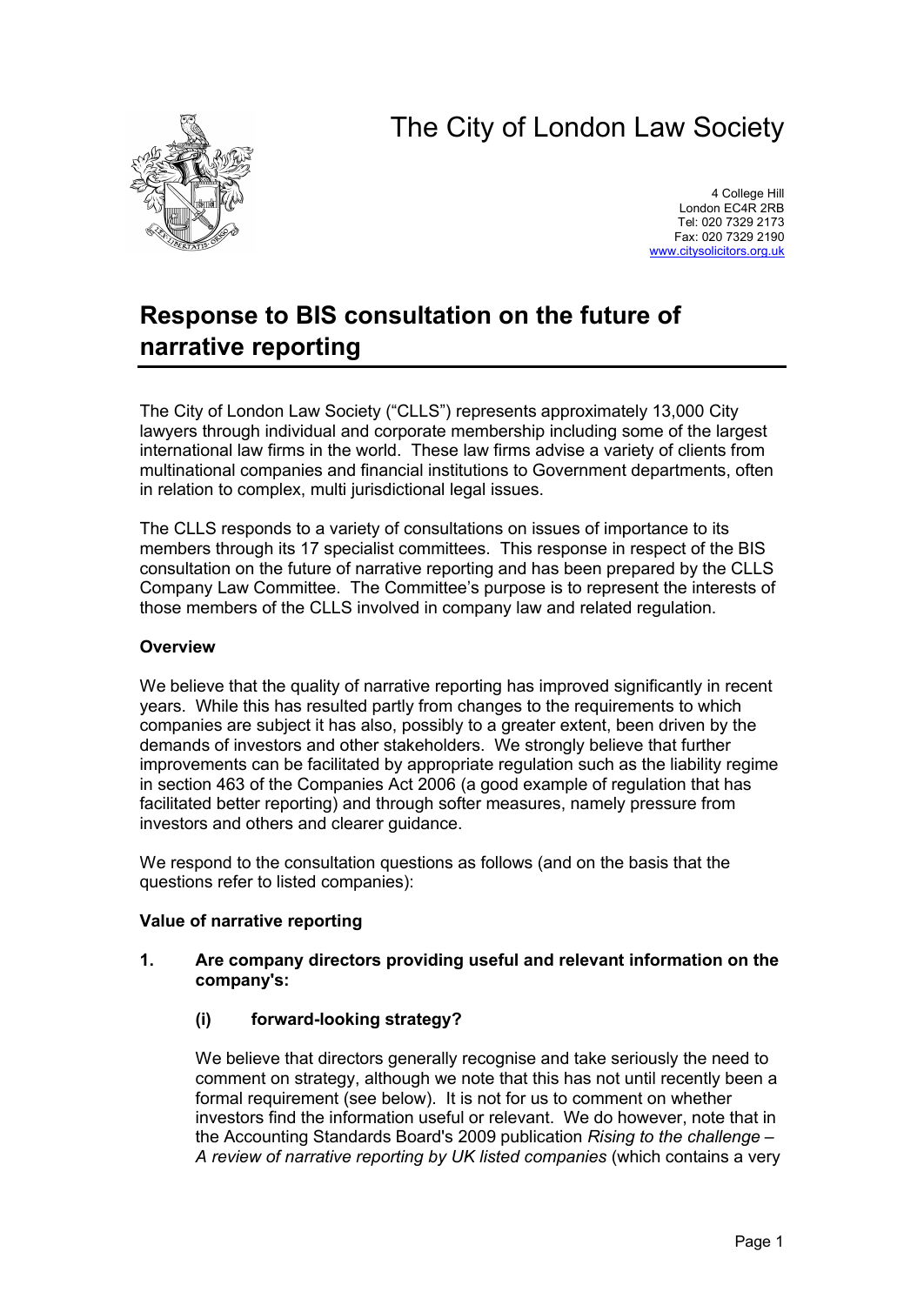useful assessment of the quality of narrative reporting by listed companies), they say (page 3):

*"Most companies are providing a good standard of information in their financial reviews, the description of objectives and strategies, and the provision of financial key performance indicators."*

We would also note that the annual report may not be the most important statement of strategy made by a company. Many larger listed companies provide separate updates on strategy during the financial year, at a time when investors have the opportunity to concentrate on the messages being conveyed. Any assessment of companies' communication in this area should therefore look at the whole range of communications made by listed companies.

As noted above there is no specific requirement for companies to report on strategy in the business review required by Section 417 of the Companies Act. The Disclosure and Transparency Rules (DTRs) require the annual management report of a listed company to comment on its *"likely future development"*.

The June 2010 version of the UK Corporate Governance Code, which applies to premium listed companies with accounting periods beginning on or after 29 June 2010, contains a new Code Provision C.1.2 which requires directors to include in the annual report *"an explanation of the basis on which the company generates or preserves value over the longer term (the business model) and the strategy for delivering the objectives of the company"*. The Listing Rules require premium listed companies either to comply with such a provision, or to explain why they do not. There is no equivalent provision in the earlier Combined Code which applies to accounting periods beginning before 29 June 2010.

#### **(ii) principal risks and uncertainties?**

Section 417(3)(b) of the Companies Act 2006 requires the business review to include "a description of the principal risks and uncertainties facing the company".

It is not for us to comment on whether investors find this information useful or relevant. However, the ASB's 2009 review Rising to the challenge (referred to above) again provides an assessment of the standard of reporting in this area. It notes that:

*"there are significant opportunities for improvement in the reporting of principal risks, trends and factors, contractual and other arrangements and non-financial KPIs."* 

The ASB said that it expected greater discussion of liquidity risk, given the current economic environment, and also reported finding "immaterial clutter" in the risk reporting sections of the narrative.

#### **2. What are the constraints on companies providing information on these issues?**

We would identify the following constraints: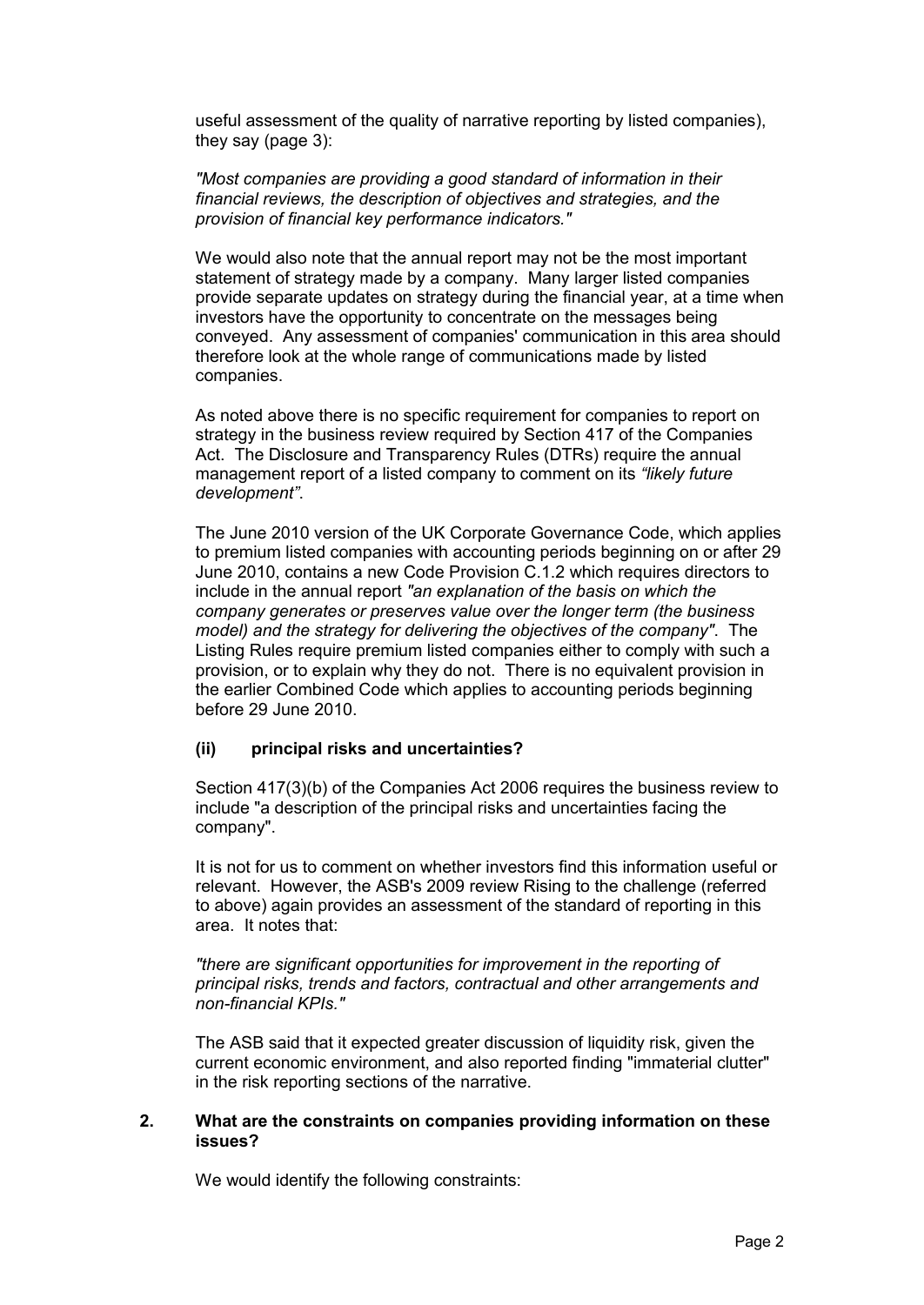**Time and cost**: the ASB review Rising to the challenge says (page 1):

*"Preparing a good quality annual report that communicates effectively all the important information is a major intellectual and logistical challenge."* 

It must be recognised that, while the very largest companies may have the resources to devote to this exercise, smaller and medium sized companies may not. Additional regulation in this area will not help those companies to comply.

**Complex regulation**: the ASB also comments (on page 3)

*"where companies are struggling to report, it could be due to a lack of clarity of the requirements."* 

The Financial Reporting Council's 2009 report Louder than words – *Principles and actions for making corporate reports less complex and more relevant* also commented that:

*"corporate report preparers almost unanimously said the process of compiling a report is too complex, and so are the reports themselves."*

There are often multiple sources for regulations which are repetitive or overlap. For example, in the area of risk and internal controls:

- the Business Review has to contain a description of the principal risks and uncertainties facing the company (s.417(3)(b), Companies Act 2006).
- the DTRs require a description of the main features of the internal control system as it relates to financial reporting (DTR 7.2.5R).
- International Financial Reporting Standard 7 requires companies to set out in their audited accounts how they manage financial risks and a summary of the information that key operating decision makers use to manage those risks.

**Confidentiality**: it should be recognised that questions of strategy can be confidential and premature disclosure can create an advantage for a company's competitors. As a result, companies often resort to more general descriptions of strategy while plans remain confidential.

**Liability**: it is recognised that section 463 of the Companies Act 2006 limits as well as prescribes the extent of the liability of directors for false or misleading statements in the directors' report including the business review. It does not seem to us that the potential for personal liability on the part of directors constrains reporting by companies on these issues. In our experience directors are more concerned about the (hindsight) judgments that the market may make, which may incline them to caution in their statements about strategy.

**Rules on profit forecasts**: listed companies are materially constrained in their willingness to provide meaningful forward-looking financial information by the requirements in the Prospectus Rules, the Listing Rules and the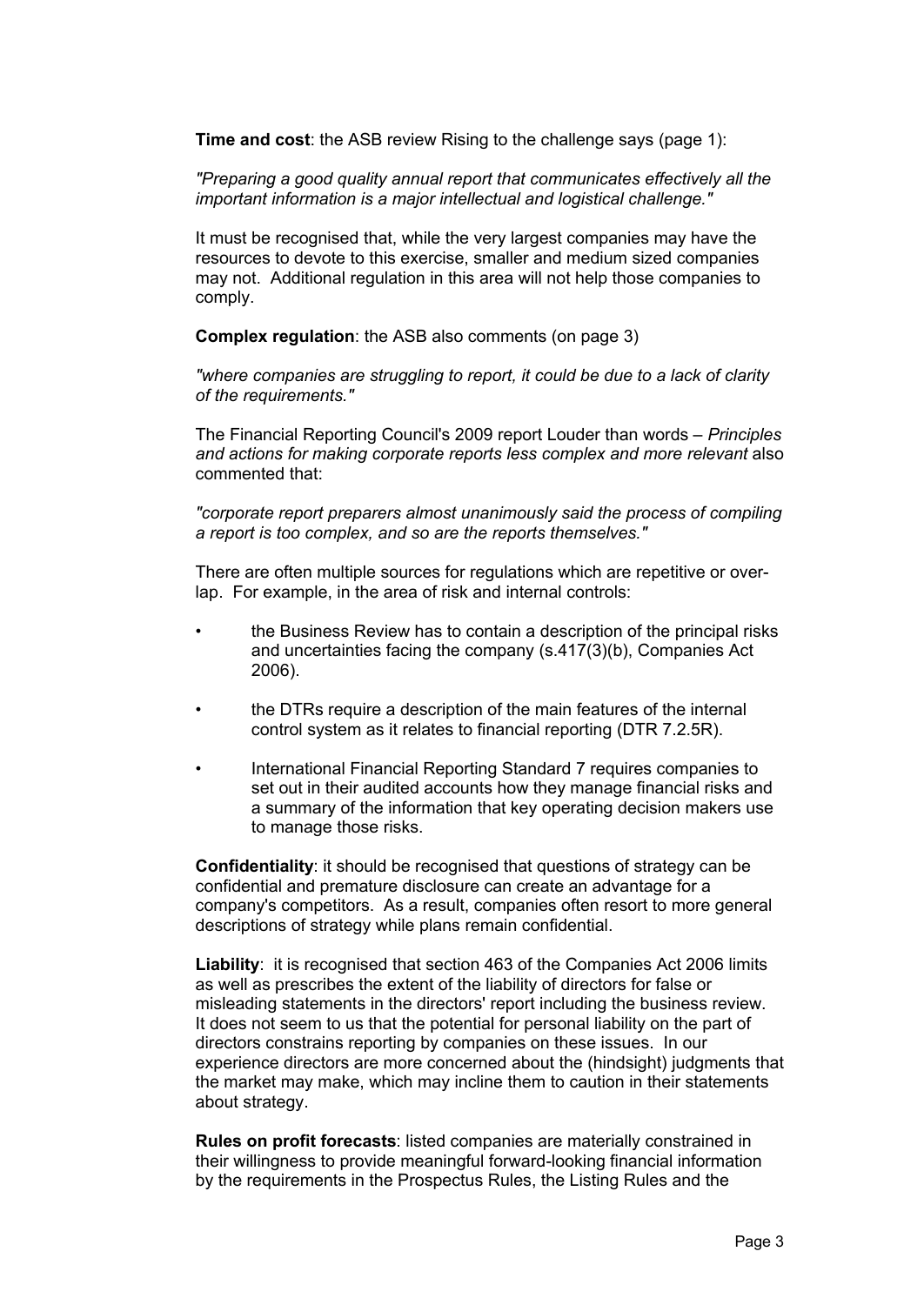Takeover Code that in certain circumstances will require profit forecasts published as part of regular reporting to be repeated (in circumstances where the directors face personal liability without the benefit of the protections provided by section 463 of the Companies Act 2006) and reported on by independent accountants. As a result many companies take care to avoid express forecasts but instead rely on coded comments. It may be time to review the pressures that led to this result and consider whether a regulatory environment more conducive to useful and carefully prepared forward-looking statements might not provide better information to shareholders and other stakeholders.

### **3. Does the information provided reflect the issues discussed by the directors in board meetings?**

In our experience the information provided on strategy reflects the board's internal conclusions. It is nonetheless important that directors should feel free to engage in frank discussions on strategy in the boardroom without a consequent need to reproduce those discussions in the annual report. It is sometimes the case that the information given on risks may identify many risks that are not central to the directors' assessments of the main risks faced by their companies.

### **4. Does the information help shareholders to press directors on key issues relating to strategy and risk, or inform their business decisions.**

The UK Corporate Governance Code and the new Stewardship Code encourage effective engagement between directors and shareholders on matters of concern to each. Code Provision E.1.1 says the company chairman should discuss strategy with major shareholders. The Supporting Principle to Main Principle E.1 says that all directors should be aware of their major shareholders' issues and concerns. If these terms of the Code and the Stewardship Code are complied with, we believe there should be sufficient dialogue on these issues between directors and shareholders.

It is our understanding that major institutional shareholders of listed companies are more likely to base their investment decisions on direct dialogue with key members of the board combined with analyst's reports, rather than as a result of the content of the business review. This is perhaps unsurprising given that the financial statements of listed companies only appear once a year and can quickly become out of date in light of subsequent market and economic developments. The DTRs are designed to ensure that all market participants have access to appropriate information to make investment decisions about a listed company (and that the dialogue referred to above does not provide any more information than is available in the market).

We do not comment further on what might motivate shareholders' business decisions.

### **5. If a company does not provide sufficient or material information to you, do you challenge it? Is there anything which could help you to do so?**

This question is aimed at investors and we do not comment on it.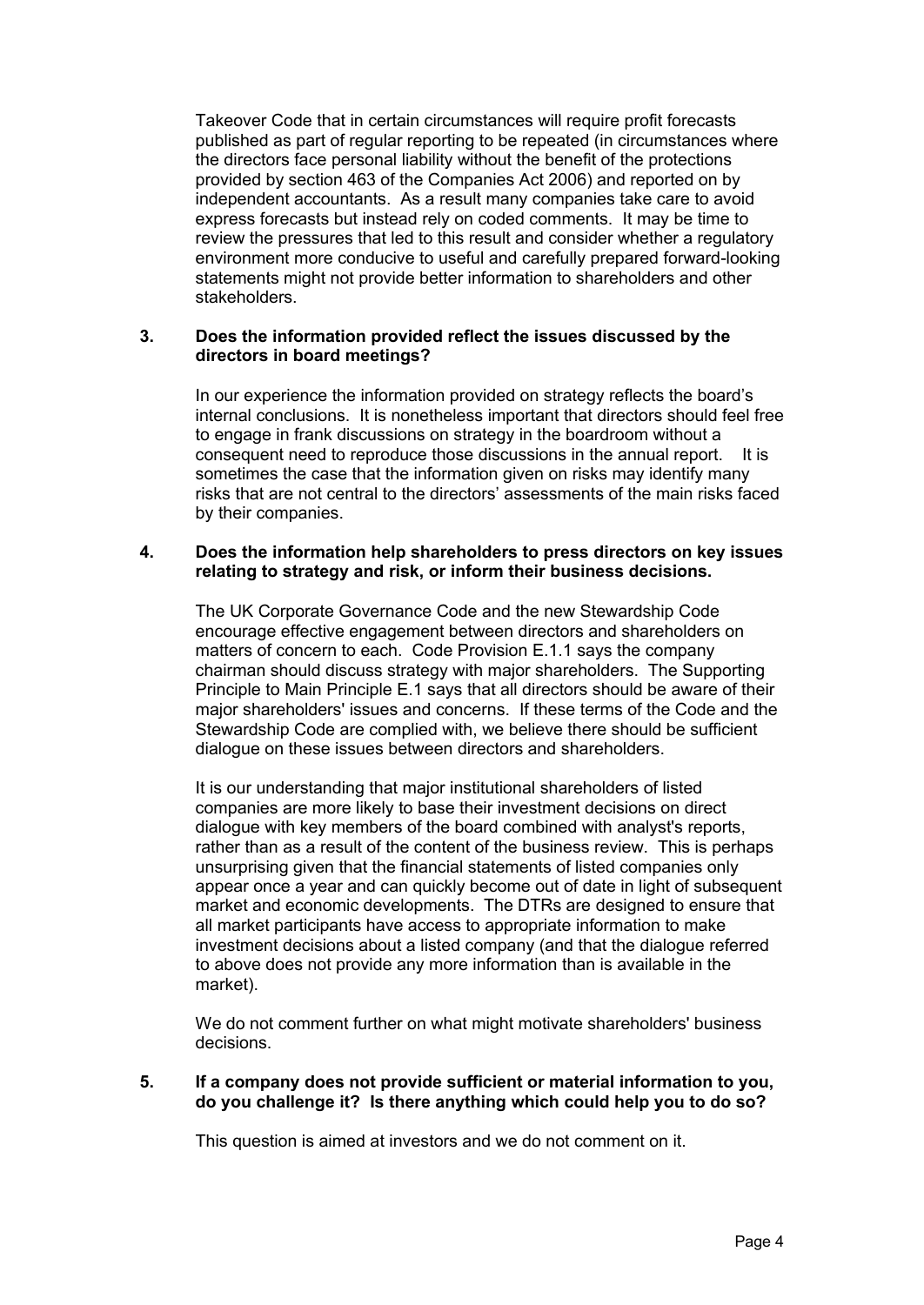**6. What other sources of company information do you use and how valuable are they (e.g. information provided on the website, analysts' briefings, dialogue with the company, corporate social responsibility report)?**

This question is aimed at investors and we do not comment on it.

# **7. Is there scope to reduce or simplify the requirements on which companies report?**

Please see the comment on complex regulation in answer to question 2 above. We believe that such complexity discourages clear and informative narrative reporting. The imperative for a company to ensure compliance with all disclosure requirements can easily obscure the overall aim of good narrative reporting. A company's first obligation will inevitably be to comply with each statutory or regulatory reguirement (for fear of sanctions for failure to do so); the wish for clarity and informative narrative may, as a result, be a secondary concern. A simpler and more coherent approach to regulation may allow for more emphasis on good narrative reporting and less on "boxticking" compliance.

# **8. Is there scope to arrange the information in a more useful way?**

Legislation and regulation in this area should not be over-prescriptive. How required information is set out in a report should be left to the good sense of companies themselves, assisted by available guidance. The guidance provided by the ASB review *Rising to the challenge, the FRC's Louder than words and the ASB's 2006 Reporting Statement: Operating and Financial Review* is very useful. Unlike legislation, it is flexible and capable of developing to meet changes in practice and shareholder requirements.

We do not see introducing a requirement for companies to publish a summary of the information contained in the business review as an appropriate response to counteract its growing complexity. Producing such a summary is a material additional burden and is likely to lead to over-simplification of issues that are complex.

#### **Business Review**

#### **9. Looking at an Operating & Financial Review and the existing business review, do you see value in reinstating elements of an OFR and if so what would they be? In particular, would a statutory reporting standard help to improve the quality of reporting?**

Paragraph 23 of the consultation document notes that "the business review requires companies to provide broadly the same information on non-financial matters as the earlier OFR." We do not see any value in reinstating elements of the OFR. (We assume that, as in 2005, this would only apply to quoted companies.) Any move to do so would, we believe, need very clear justification and evidence that it is required by shareholders and/or regulators. In that context, we note the following comments in the reports already referred to:

*"As we began [investigating the complexity and relevance of corporate reporting], the unfolding credit crisis raised an additional issue: the risk of*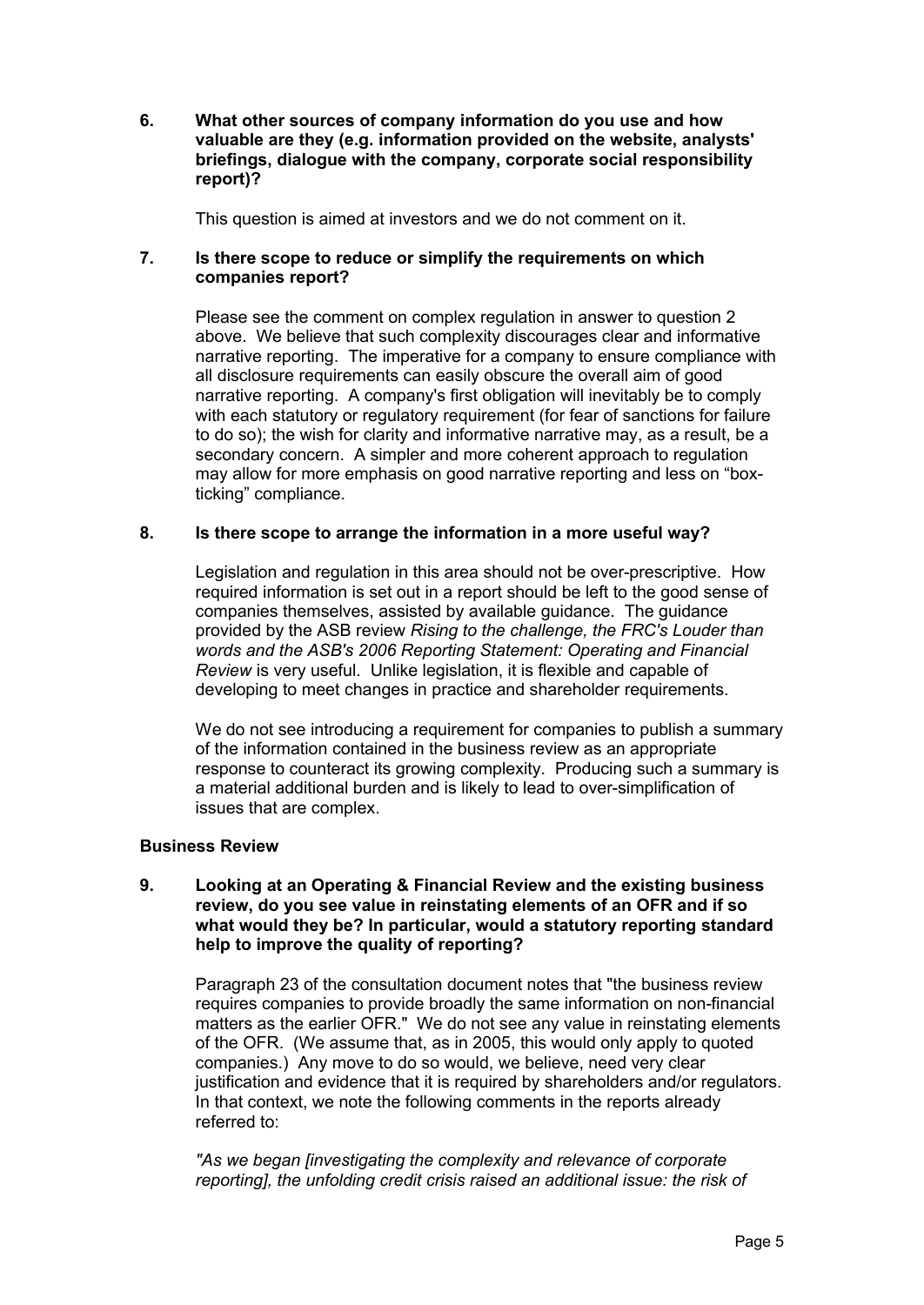*further complexity arising from uncoordinated responses to the crisis by regulators and standard setters."* FRC's *Louder than words* (page 2)

*"Our research has convinced us that the best route to better reporting – and regulation of reporting – emphasises principles rather than rules."* FRC's *Louder than words* (page 5)

*"We must consider whether further [carbon reporting] requirements in the business review will succeed in changing company behaviour or just in adding clutter to an already heavy annual report."* ASB's *Rising to the challenge* (page 12)

Companies are currently getting to grips with the revised UK Corporate Governance Code and the new Stewardship Code. Some of the provisions in the Companies Act 2006 which impact on company reporting remain relatively new and have not applied for more than one or two accounting periods. And the guidance referred to above dates from 2009 and is still being digested and applied. These various influences on the contents of company reports should be allowed to settle down and be properly assessed before any new regulation is imposed.

Nor do we believe that there is any evidence that a statutory reporting standard would improve the quality of reporting. In our view improved narrative reporting can be achieved through guidance, example and shareholder pressure. A statutory standard implies an OFR that has to be subject to a costly review by the company's auditors, the requirement for which is likely to discourage the openness and transparency of reporting.

- **10. The business review provisions require quoted companies to report, to the extent necessary, on [the matters set out in section 417(5) of the Companies Act 2006]:**
	- **(i) Is this information useful to you? How do you use it?**
	- **(ii) Could disclosure be improved? If so, how?**
	- **(iii) Are there key issues which are missing? If so, please explain?**

These questions are aimed at investors and we do not comment on them beyond reiterating our views in answer to question 7.

#### **11. Would more guidance be helpful? If so, what form should this take? For example: best practice example, sample Key Performance Indicators, etc?**

The guidance referred to in answer to question 8 is very useful. The ASB and the FRC should be allowed to develop and enhance that guidance over time. We do not see a particular need for an additional source of guidance, and there is danger in possible conflict between different sources of guidance.

Investors will also provide their own direct and indirect feedback to companies. If a company's strategy is not clear, if it fails to explain the risks it faces and how it manages them, or if its corporate social responsibility policies are thought deficient, shareholders can either bring pressure to bear on the company through contact with directors and at the AGM, or they can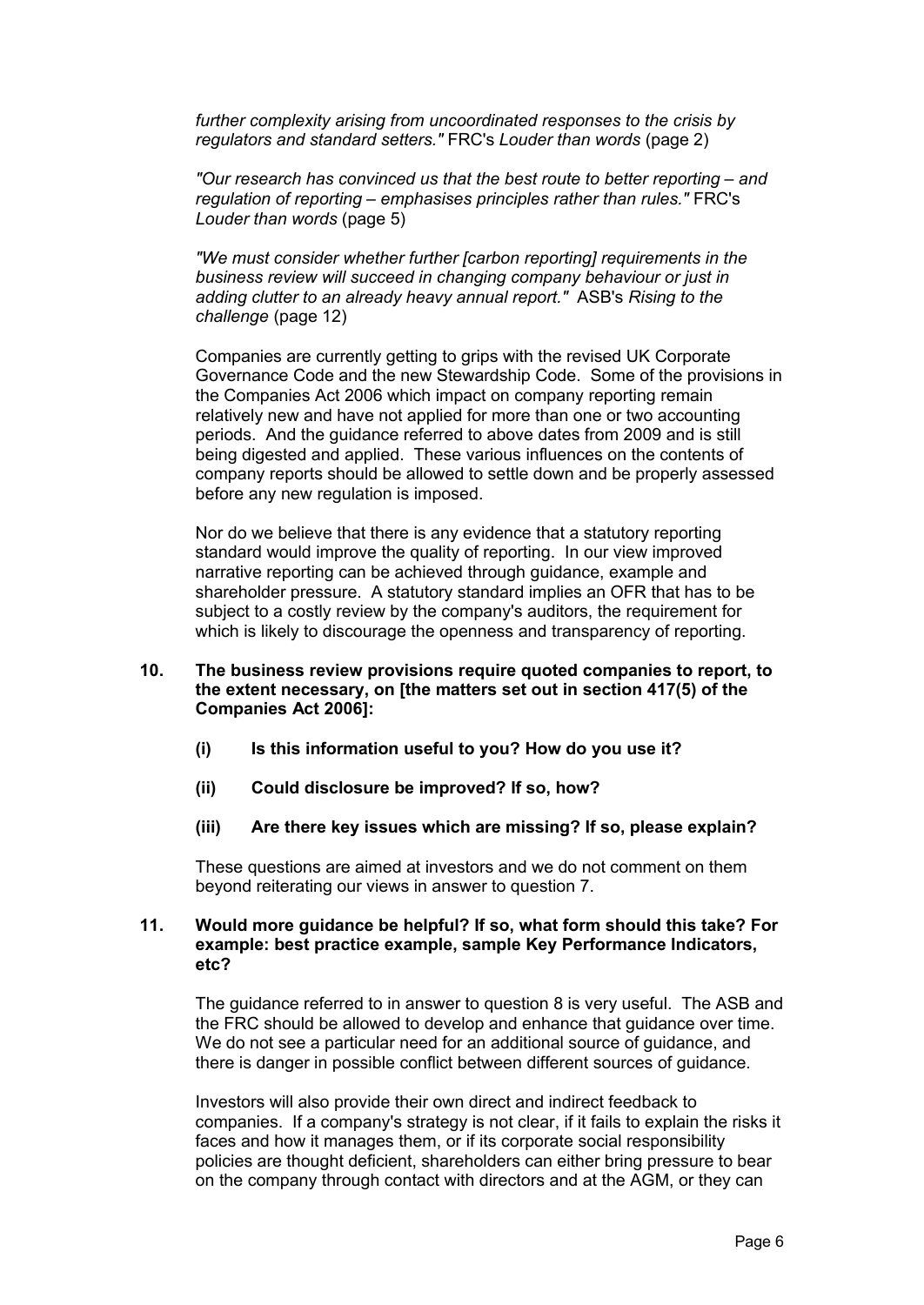decide to reallocate their resources to companies which they think deal better with these issues. If these reporting requirements are largely for the benefit of shareholders, the company's owners have a role to play in encouraging best practice and taking action where that is not provided.

### **12. Should there be a shareholder's advisory vote on the Business Review?**

We do not see any benefit in a shareholders' advisory vote on the business review. There is already a vote on the report and accounts which include the business review.

What would be the consequences of a vote against? If there are no set consequences, what is the point? Shareholder dissatisfaction can be made clear in other ways, either informally or by a vote against the resolution to receive the accounts or a vote not to re-elect a director. Adding to the number of votes at an AGM which have no real consequence risks downgrading the power and effect of a shareholder vote.

We would also point out that, with the advisory resolution on the directors' remuneration report, the need to grant the right to call general meetings on not less than 14 clear days' notice and the requirement for all directors to seek annual re-election, the number of resolutions at an AGM often approaches 20. Further crowding of the AGM agenda does not assist clarity with shareholders. For the reasons identified above we believe investors will engage with companies where they consider the business review is deficient and the shareholder vote is not required as an extra lever for this purpose.

## **13. Are there non-regulatory solutions to increasing quality through better guidance or publicising excellence in business reports? If so, what?**

See our comments in answer to question 11 on the provision of guidance.

The ICSA Hermes Transparency in Governance Awards play a valuable and developing role in promoting best practice. If there is an appetite amongst companies and their shareholders for other such awards, they will no doubt appear.

We would not favour any government sponsored award or ranking, as seems to be suggested in paragraph 30 of the consultation document.

We also see a slight risk in awards and similar proposals placing too much emphasis on what the report says, rather than on what a company actually does and then reports on.

# **Directors' Remuneration Report**

## **14. Do the current disclosure requirements provide clear and usable information? If not, please explain including any views on how this might be improved?**

We do not believe there is a requirement for any more information on directors' remuneration. Instead, it would be desirable for the disparate sources of legislation and regulation in this area - the Large and Mediumsized Companies and Groups (Accounts and Reports) Regulations 2008, the UK Corporate Governance Code, the Listing Rules and the FSA